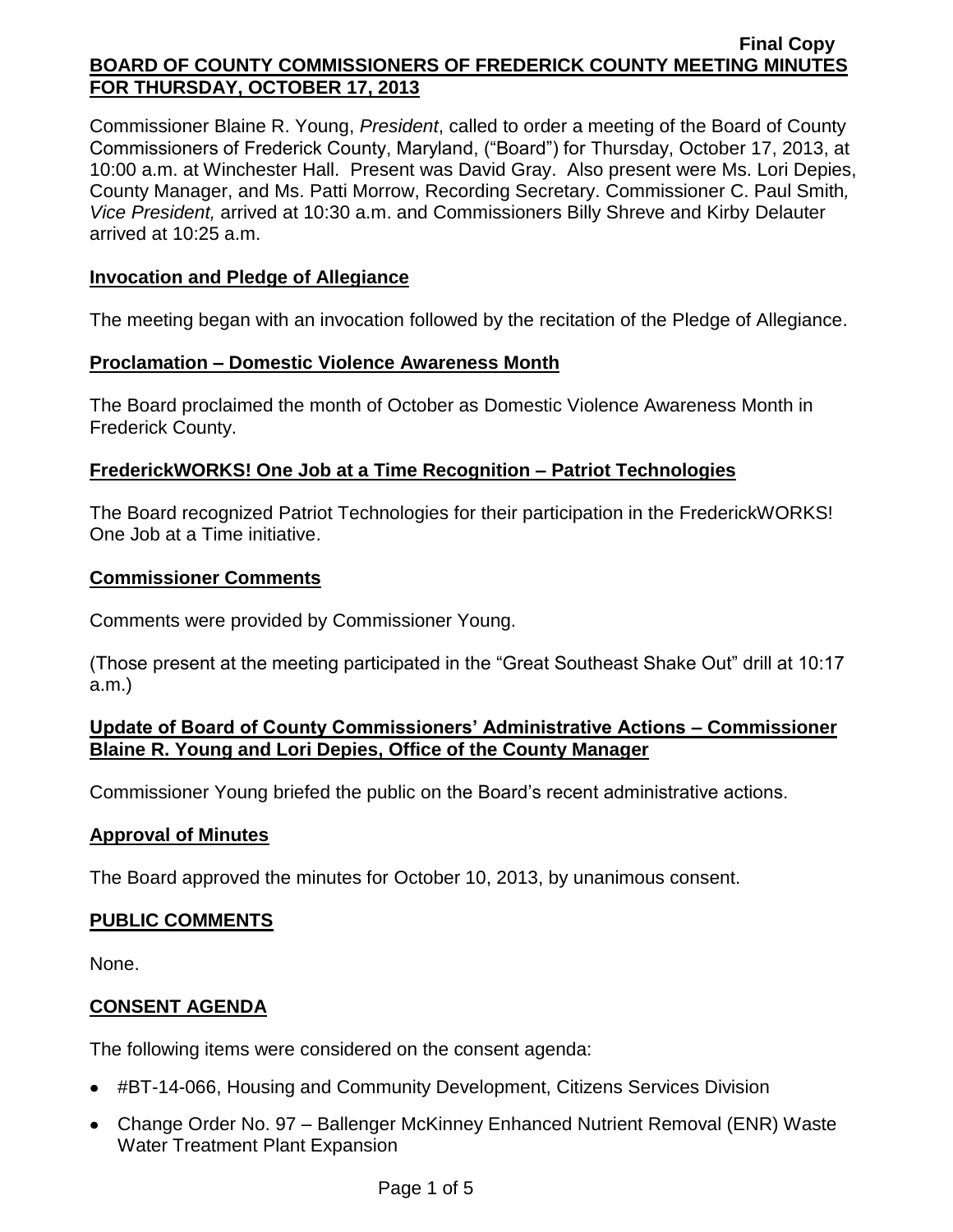FFY 2012 Bioterrorism Hospital Preparedness Program and Attached Budget Transfer

*Motion to approve the consent agenda as presented – Passed 4-0.*

| <b>COMMISSIONERS</b> | <b>MOTION</b> | <b>SECOND</b> | <b>YES</b> | <b>NO</b> | <b>ABSTAIN</b> | <b>NOT PRESENT</b> |
|----------------------|---------------|---------------|------------|-----------|----------------|--------------------|
| Young                |               |               |            |           |                |                    |
| <b>Smith</b>         |               |               |            |           |                | ↗                  |
| <b>Shreve</b>        |               | ́             |            |           |                |                    |
| Grav                 |               |               |            |           |                |                    |
| <b>Delauter</b>      |               |               |            |           |                |                    |

#### **WORKSESSION**

## **Appointments to Boards/Commissions – Joyce Grossnickle, Office of the County Manager**

**Human Relations Commission (HRC)** 

There was no public comment.

*Motion to appoint Ms. Lisa Clark and Mr. David Kaye to serve terms to expire June 30, 2014 – Passed 4-0.*

| <b>COMMISSIONERS</b> | <b>MOTION</b> | <b>SECOND</b>            | <b>YES</b> | <b>NO</b> | <b>ABSTAIN</b> | <b>NOT PRESENT</b> |
|----------------------|---------------|--------------------------|------------|-----------|----------------|--------------------|
| Young                |               |                          |            |           |                |                    |
| <b>Smith</b>         |               |                          |            |           |                |                    |
| <b>Shreve</b>        |               | $\overline{\phantom{a}}$ | ^          |           |                |                    |
| Grav                 |               |                          |            |           |                |                    |
| <b>Delauter</b>      |               |                          | <br>~      |           |                |                    |

#### Local Management Board

There was no public comment.

*Motion to appoint Mr. Haywood Evans to serve a term to expire June 30, 2014 – Passed 4-0-1.*

| <b>COMMISSIONERS</b> | <b>MOTION</b> | <b>SECOND</b> | <b>YES</b>               | <b>NO</b> | <b>ABSTAIN</b> | <b>NOT PRESENT</b> |
|----------------------|---------------|---------------|--------------------------|-----------|----------------|--------------------|
| Young                |               |               |                          |           |                |                    |
| <b>Smith</b>         |               |               |                          |           |                |                    |
| <b>Shreve</b>        |               |               | Λ                        |           |                |                    |
| Grav                 |               |               | v                        |           |                |                    |
| <b>Delauter</b>      |               |               | $\overline{\phantom{a}}$ |           |                |                    |

#### Substance Abuse Council

There was no public comment.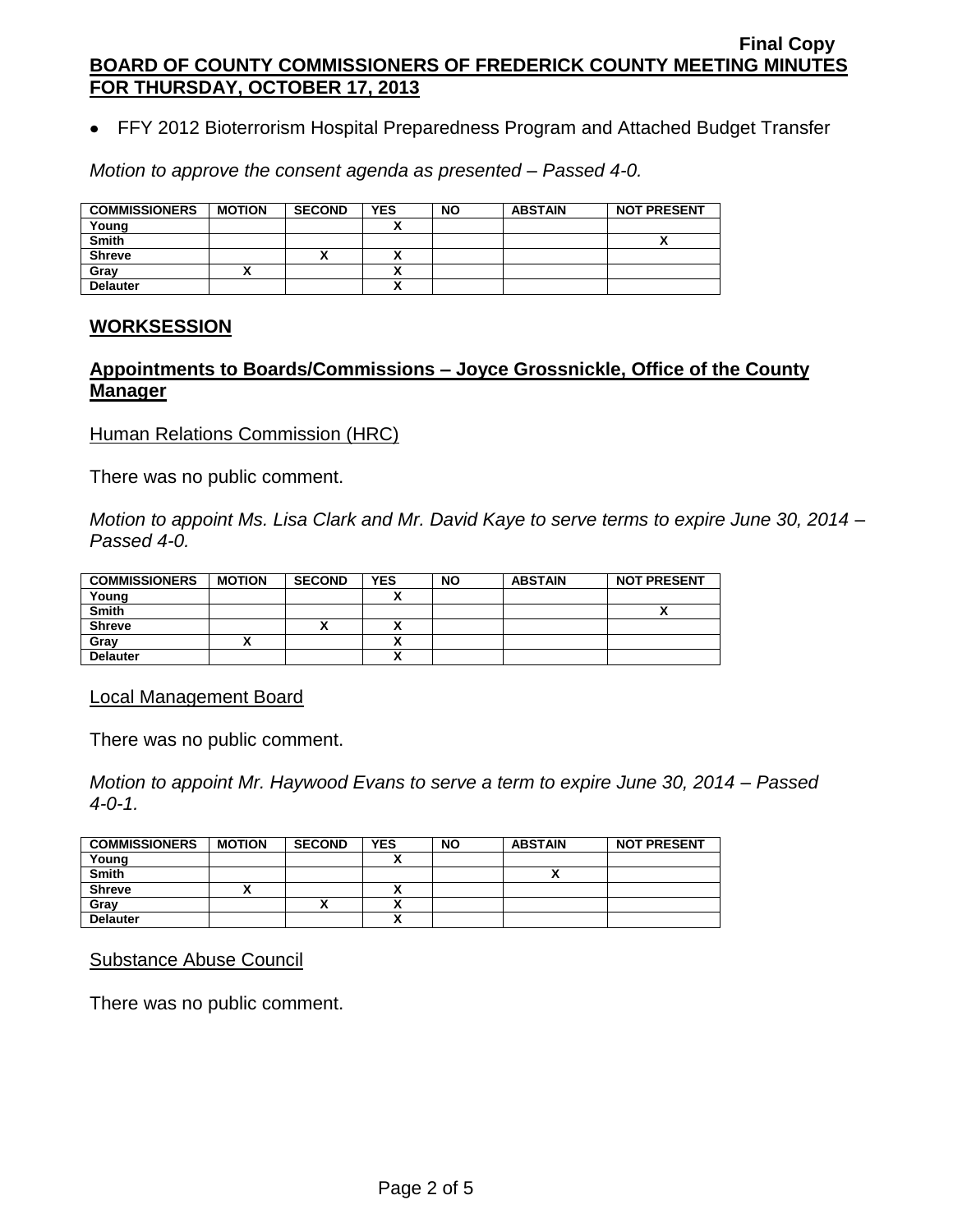*Motion to appoint Ms. Monica Kirkpatrick to fill the substance abuse provider vacancy to expire June 30, 2014 – Passed 5-0.*

| <b>COMMISSIONERS</b> | <b>MOTION</b> | <b>SECOND</b> | <b>YES</b>                    | <b>NO</b> | <b>ABSTAIN</b> | <b>NOT PRESENT</b> |
|----------------------|---------------|---------------|-------------------------------|-----------|----------------|--------------------|
| Young                |               |               |                               |           |                |                    |
| <b>Smith</b>         |               |               | ^                             |           |                |                    |
| <b>Shreve</b>        |               |               | ^                             |           |                |                    |
| Gray                 |               |               | Λ                             |           |                |                    |
| <b>Delauter</b>      |               | ↗             | $\overline{\phantom{a}}$<br>Δ |           |                |                    |

Workforce Development Board

There was no public comment.

*Motion to appoint Ms. Christine Sweigert with no term assigned – Passed 5-0.*

| <b>COMMISSIONERS</b> | <b>MOTION</b> | <b>SECOND</b> | <b>YES</b> | <b>NO</b> | <b>ABSTAIN</b> | <b>NOT PRESENT</b> |
|----------------------|---------------|---------------|------------|-----------|----------------|--------------------|
| Young                |               |               |            |           |                |                    |
| <b>Smith</b>         |               |               | ٠.         |           |                |                    |
| <b>Shreve</b>        |               |               |            |           |                |                    |
| Grav                 |               |               |            |           |                |                    |
| <b>Delauter</b>      |               |               | ٠.<br>Λ    |           |                |                    |

### **Presentation of the Needs Assessment of the Older Adult Population – Carolyn True, Citizens Services Division**

Ms. True introduced the consultants that were contracted to access the needs of the older population in Frederick County. Ms. Paula Dressel and Ms. Jane King, Just Partners, Inc., presented the findings of their lengthy study.

Public comment was heard from:

Melanie Cox

*No action was taken as this item was informational.*

### **ADMINISTRATIVE BUSINESS**

### **Present for Signature Purposes the Ordinance Regarding Rezoning Amendment #R-05- 09(A), Ballenger Run Planned Unit Development (PUD) (Public Hearing Held 10/1/13) – Michael Chomel, Office of the County Attorney**

Mr. Chomel presented for signature the ordinance regarding Rezoning Amendment #R-05- 09(A).

*No action was taken.*

(A copy of the approved/adopted ordinance can be obtained in the County Manager's Office or from the county's website, [www.FrederickCountyMD.gov.](http://www.frederickcountymd.gov/))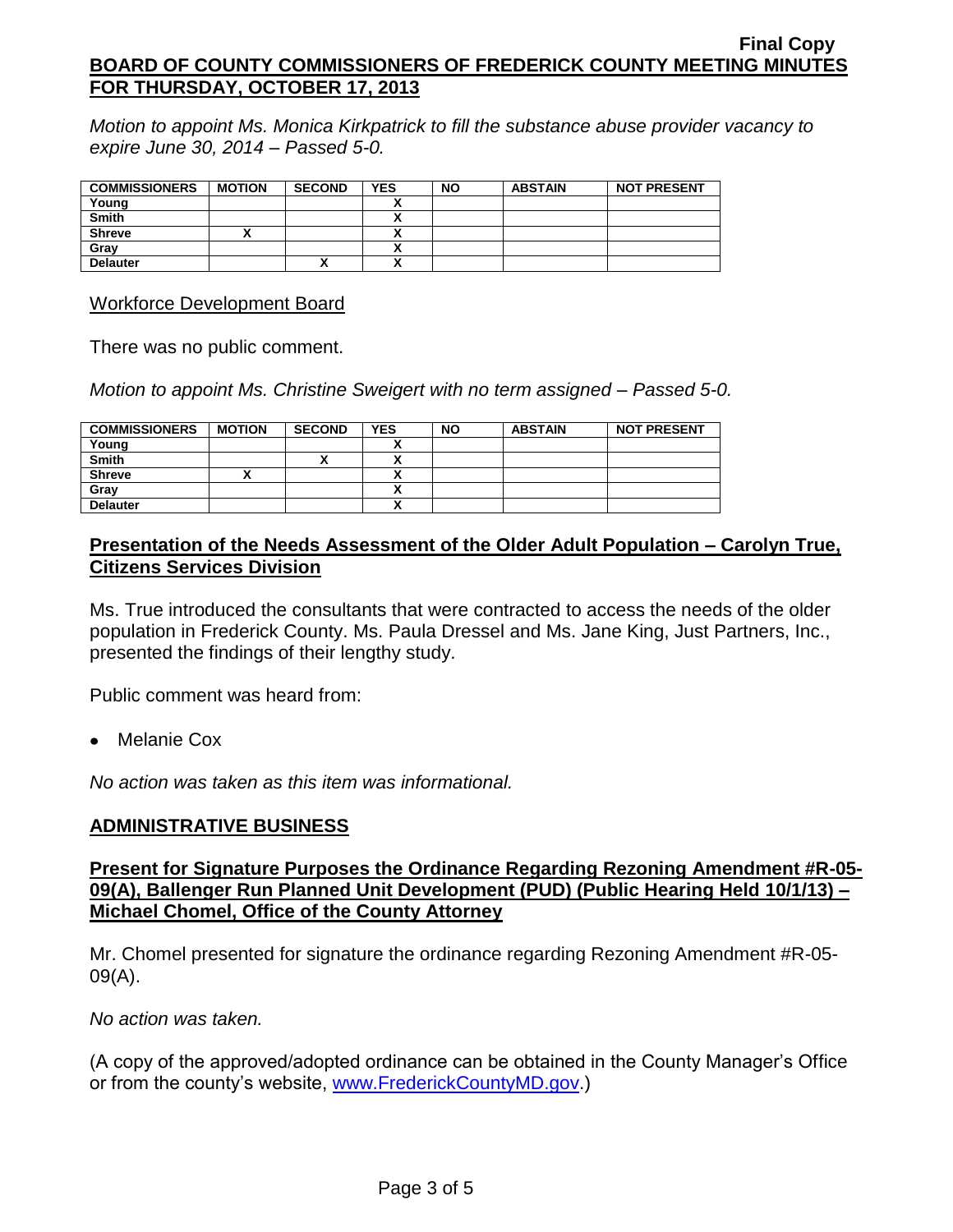### **Present for Signature the Ballenger Run PUD Development Rights and Responsibilities Agreement (Public Hearing Held 10/1/13) – Kathy Mitchell, Office of the County Attorney and Eric Soter, Community Development Division**

Ms. Mitchell and Mr. Soter presented the Ballenger Run PUD DRRA for Commissioner Young's signature.

*No action was taken.*

(Commissioner Delauter left the meeting.)

#### **FY 2014 Release of Second Quarter Library Material Funding – Darrell Batson, Frederick County Public Libraries**

Mr. Batson presented the request for funding.

(Commissioner Delauter returned to the meeting.)

*Motion to release the FY 2014 second quarter funds for library materials – Passed 4-0-1.*

| <b>COMMISSIONERS</b> | <b>MOTION</b> | <b>SECOND</b> | <b>YES</b> | <b>NO</b> | <b>ABSTAIN</b> | <b>NOT PRESENT</b> |
|----------------------|---------------|---------------|------------|-----------|----------------|--------------------|
| Young                |               |               |            |           |                |                    |
| <b>Smith</b>         |               |               |            |           |                |                    |
| <b>Shreve</b>        |               |               |            |           |                |                    |
| Gray                 |               |               |            |           |                |                    |
| <b>Delauter</b>      |               |               |            |           |                |                    |

#### **Monrovia Town Center Development Rights and Responsibilities Agreement (DRRA) – Concurrence to Proceed with Hearing Process – Eric Soter, Community Development Division**

*Motion to take the Monrovia Town Center DRRA and the draft Adequate Public Facilities Ordinance (APFO) Letter of Understanding through the public hearing process – Passed 4-1.*

| <b>COMMISSIONERS</b> | <b>MOTION</b> | <b>SECOND</b> | <b>YES</b> | <b>NO</b> | <b>ABSTAIN</b> | <b>NOT PRESENT</b> |
|----------------------|---------------|---------------|------------|-----------|----------------|--------------------|
| Young                |               |               |            |           |                |                    |
| <b>Smith</b>         |               |               |            |           |                |                    |
| <b>Shreve</b>        |               |               |            |           |                |                    |
| Grav                 |               |               |            |           |                |                    |
| <b>Delauter</b>      |               | Λ             | ↗          |           |                |                    |

### **State's Proposed Accounting for Growth (AfG) Regulation – Shannon Moore, Community Development Division**

Ms. Moore noted the purpose of the AfG is to ensure that new development in the state adheres to caps for nitrogen, phosphorous and sediment that were established in the Chesapeake Bay Total Maximum Daily Load (TMDL).

Mr. Les Knapp, Maryland Association of Counties, presented the state's proposed accounting for growth regulations.

*No action was taken.*